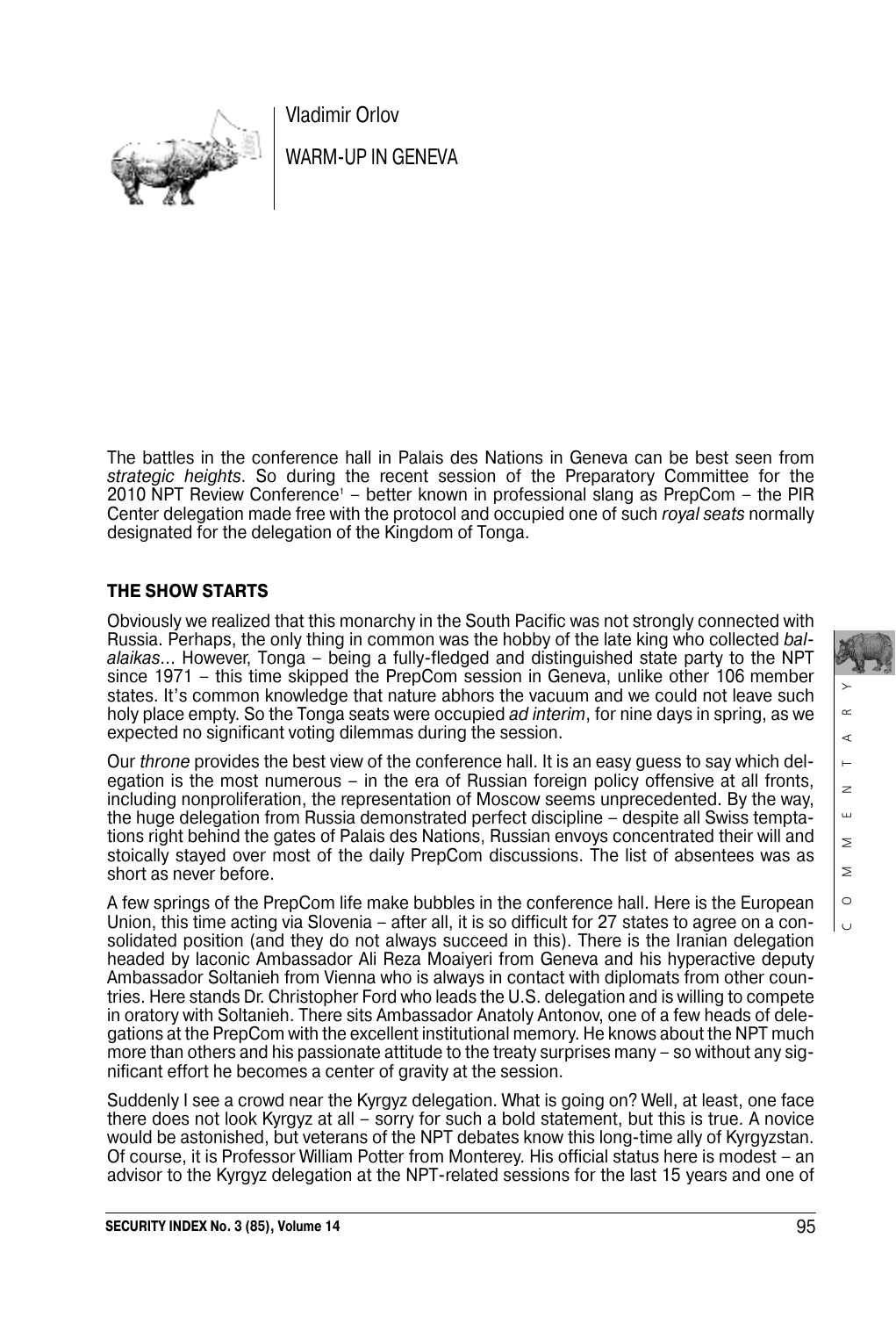the founding fathers of the nuclear-weapon-free zone in Central Asia (established in 2006 by the Treaty of Semipalatinsk). His informal influence is much higher – Prof. Potter is a doyen of the nuclear nonproliferation corps. How many of his ex-employees and former students are there in the conference hall? In which delegations are they? I start with the assistant to the chairman… and after a while lose count. Bill Potter is always in the hall and he constantly meets quiet visitors from nearly all delegations. How many lines in the official documents of dozens of NPT states parties are written upon his advice? How many paragraphs have been edited by him? How many ideas that are freely voiced today are the results of scrupulous brainstorming and simulations in his class in Monterey?

Meanwhile, another center of attraction emerges – Dr. Rebecca Johnson. Unlike Bill Potter, she is not affiliated with any delegation – just a free backbencher of the NPT debate. But this nice modest lady is an idol of many delegations, especially not very large one. Who else, except Rebecca, is able to stay *imprisoned* in the conference hall for nine days and do it with pleas ure? She keeps the track of every statement, summarizes them and sends out by email to her extensive dissemination list. In fact, her NPT diaries have been regularly published since 1995, when she was not a Dr., but more a disarmament grassroots activist. If your delegation comprises one or two diplomats only, you will worship Rebecca and her works. You go for a cup of coffee or two, you skip the sessions to sip some fresh air of the Geneva Lake, and eventually you become addicted to Ms. Johnson's *magnum opus*. One can hardly imagine the exact number of diplomatic telegrams from New York, Vienna or Geneva that have been made as a copy-paste of Rebecca's minutes. And one can be hundred percent sure of Rebecca's accu racy – the copy-paste will contain only exact information and quotes. So in many world capi tals there must be an entirely new generation of diplomats who (even unexpectedly for them selves) see the issues of nuclear nonproliferation through the eyes of Rebecca Johnson.

Thus, the stage is full of actors. Now let us look at the presidium.

### **EVER-LIVING PATIENT**

I am not strong in math, and not all the delegations were as disciplined and reluctant to Swiss temptations as the Russians. However, I would note the strong representation of France, Japan, and Ukraine at this PrepCom session. The Ukrainian delegation was so numerous, since this time the PrepCom was chaired by Vladimir Yelchenko, ambassador to the international organizations in Vienna. During the session this energetic and at the same time balanced and reasonable Ukrainian diplomat caused sympathy of the majority of delegates. «Sometimes some of you tried to make me angry, but it is almost impossible to make me angry,» he said at the end of the session. On his left is High Representative for Disarmament, UN Under- Secretary General Sergio Duarte. On the right hand side is Tariq Rauf from the IAEA, who is a close associate of IAEA Director General Mohamed ElBaradei.

Bulky and solemn presidium reminds of the Politburo at the Lenin Mausoleum in Moscow. At the 1995 NPT Review Conference one of my friends called the treaty «patient in the intensive care department», while all other participants at that time were speaking about ever-living NPT. So this time I remembered the Lenin mummy and asked this colleague of mine, «How is our ever-living patient?» We both agreed that the NPT was certainly embalmed and stuffed, but looked more alive than dead.

And the course of the PrepCom proved that we were more right than wrong.

At least, the session demonstrated some action, scenarios, bright statements, and lots of sub stance. Specific discussion in Geneva went on in sharp contrast with the last year session in Vienna. At that time the PrepCom fell the hostage of the Iranian delegation for one week, and the envoys of Tehran were using endless procedural matters to compensate for the defeat in the form of UN Security Council sanctions that were inevitable. Nonetheless, well-respected Yukiya Amano, who chaired the PrepCom in Vienna, managed to launch the substantive dis cussion and succeeded in creating the working paper by the chair, in which he summarized the course of the discussion.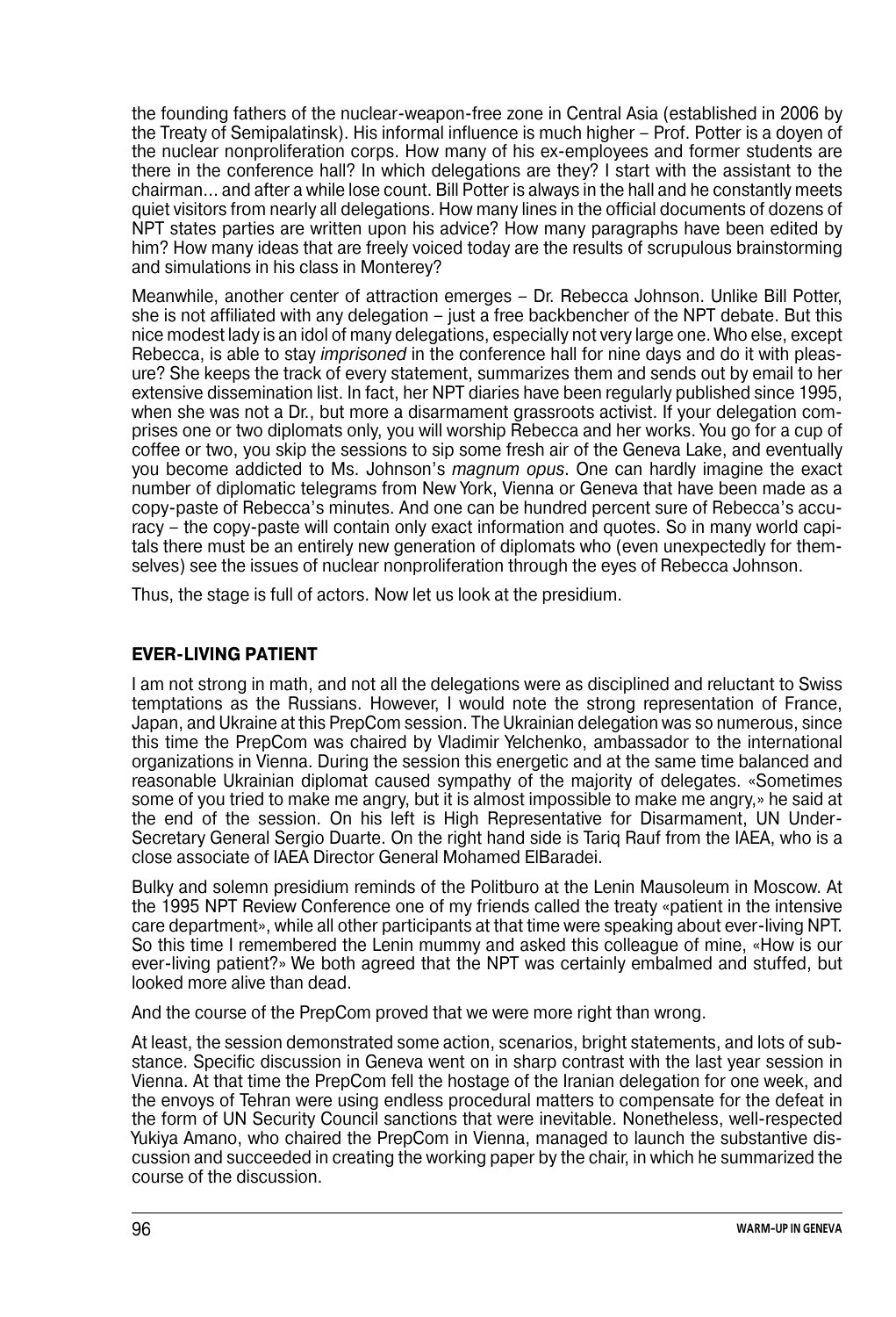In Geneva the procedural issues were quietly and without any pressure on Iranians moved into a separate cluster and it was approved smoothly in the course of voting masterminded by Vladimir Yelchenko. For instance, it was decided to hold the next PrepCom session in New York on May 4–15, 2009, while the NPT Review Conference will be summoned in New York on April 26-May 21, 2010. The coming PrepCom will be chaired by a diplomat from Zimbabwe (I assume that U.S. and U.K. officials could highly praise the UN rotation principles at that moment). And the candidacy for the strategically important post of the President of the 8th NPT Review Conference will be nominated by the UN Secretary General. I guess this will be a candidate from the Asia Pacific region, even though there are no evident nominees yet. There is no doubt that the President of the NPT Review Conference is a non-technical figure – he is a politician. The best example was Jayantha Dhanapala from Sri Lanka, whose art of diplomacy ensured indefinite extension of the NPT in 1995 without voting, i.e. without heated argument and dividing lines. And what was no less important – his efforts resulted in the approval of the package agreement on the principles and objectives for nuclear nonproliferation and disarma ment, which is still topical today.

Hence, when it came to substance, it was clear that the major debate at the PrepCom session was focused on three general pillars and four specific matters.

Three pillars are the same that underpin the architecture of the international nuclear nonprolif eration regime, i.e. disarmament, nonproliferation and peaceful nuclear energy uses. Four specific issues originated from these areas and were as follows.

First of all, what is the actual pace of nuclear disarmament and how is the unequivocal commitment of the nuclear weapon states (as it is stated in the 2000 Final Document) to eliminate their nuclear arsenals implemented? (Article VI of the NPT).

Secondly, what is the situation with non-compliance, above all on the part of Iran and Syria? (Articles II and III of the NPT).

Thirdly, what are the limits for the sovereign right of the state to peaceful nuclear energy appli cation, especially bearing in mind the more and more obvious nuclear renaissance that proselytizes so many beginners? (Article IV of the NPT).

And finally, what should be done against the states that may resort to the right of withdrawal from the treaty? (Article X.1 of the NPT).

# *NUCLEAR FIVE* **AGAINST ALL**

As usual at such conferences, the delegations of the *nuclear five* had to report on their measures to carry out the Article VI commitments.

One of the first to speak was Anatoly Antonov. He reminded that, «As of January 1, 2008 the Russian Federation possessed not more than 900 deployed strategic offensive delivery vehi cles and 4,200 warheads assigned to them in accordance with the START Treaty. We keep ful filling obligations under the Russia-U.S. Treaty on Strategic Offensive Reductions which cuts the number of strategic nuclear weapons down to 1,700–2,000 by each side before December 31, 2012.»2

The head of the Russian delegation also believed that it was necessary to «make the process of strategic offensive arms reduction and limitation predictable, transparent, irreversible and accountable. In this context it is essential that in the U.S.-Russia Strategic Framework Declaration issued in Sochi on April 6, 2008 Presidents Vladimir Putin and George Bush expressed their intention to develop a legally-binding arrangement following expiration of the START Treaty as a next step to implement the obligations of the two countries under Article VI of the NPT.»<sup>3</sup>

It is noteworthy that Ambassador Antonov emphasized the importance of the Russian initiative on concentrating nuclear weapons within the national territories of the nuclear weapon states, «Implementing it would enable us to expand to the utmost the territories completely free from nuclear weapons.»4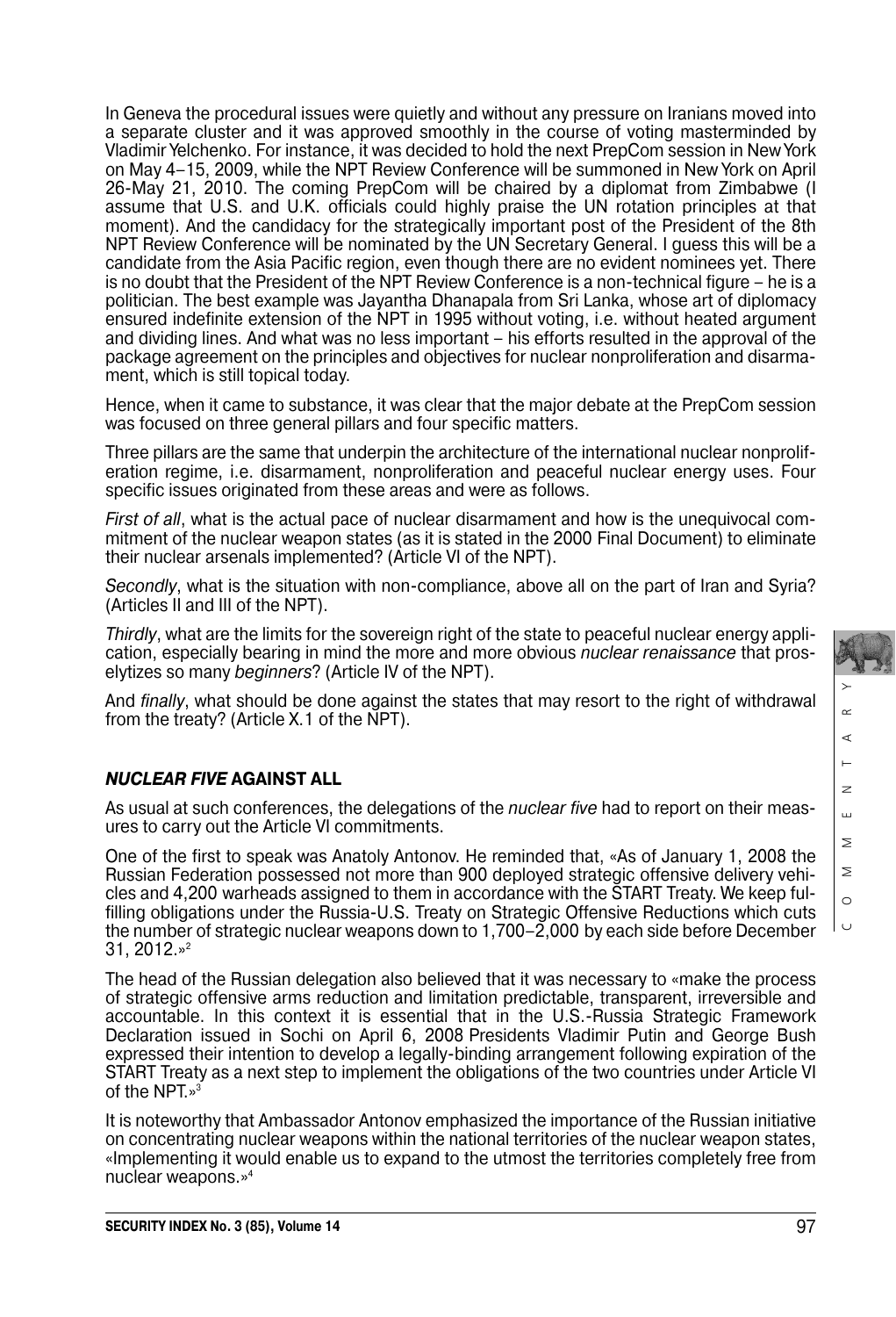My conversations with the European diplomats indicated, however, that the initiative had already been forgotten and unfortunately, Moscow did not do much to promote and explain it to the partners. For instance, a German official clearly stated his attitude to the Russian pro posal – he was happy that Moscow had undertaken such voluntary commitment but he did not understand (or pretended that he did not understand) that it was more the appeal to curb the proliferation of U.S. sub-strategic nuclear weapons deployed around the world, including Germany.

Meanwhile, the working paper by the chair<sup>5</sup> urges the states parties to reconsider the role of nuclear weapons in strategic planning after the end of the Cold War and mentions the 2009 NATO summit that could become a good platform for such review.6 Moreover, the document appeals to the non-nuclear weapon states that belong to regional alliances with the nuclear five to report on their efforts aimed at reducing the dependence on nuclear weapons in the collective security arrangements.7 Finally, the value of the Russian initiative is pointed out in paragraph  $24.8$  At the same time, it recommends (strangely to the Russian ear) to provide legally binding character to the 1991–1992 U.S.-Russian unilateral commitments on tactical nuclear weapons.9 This idea has been long promoted by such experts, as William Potter, and in recent years has got certain support among the non-nuclear weapon states.

In general, 22 out 63 paragraphs in the working paper (i.e. more than one third) are devoted to nuclear disarmament and this reflects the ratio of these issues in the PrepCom debate.

I am not planning to give comprehensive coverage of all matters in this area discussed at the PrepCom, but let me stress a few moments that may be further elaborated at the 2009 PrepCom session.

First of all, in the corridors of the PrepCom (and to a less extent at the stage) there was a heat ed debate on the Hoover Four proposals, i.e. the program articles by Sam Nunn, Henry Kissinger, George Shultz, and William Perry published in the Wall Street Journal in January  $2007$  and  $2008$ <sup>7</sup> Their vision implies slow drift towards *nuclear zero*, the world free of nuclear weapons, and the United States should allegedly play the leading role in this process. The working paper by the chair refers to this initiative, albeit indirectly, in paragraph 2 and then mentions it in paragraph 28, where the proposal of the U.S. patriarchs is interrelated with 10 recommendations on disarmament elaborated at the international conference in Oslo in February 2008.<sup>11</sup>

Let us remember that two months before the PrepCom Russian Foreign Minister Sergey Lavrov gave a positive assessment of this initiative in his statement at the Conference on Disarmament in Geneva. At the same time, the Russian agencies cannot agree upon the motivation underly ing the proposals of the *Hoover Four*. Without predicting the result of such domestic discussions, let us hope that they would eventually take the form of public debate and, hence, involve the expert community and NGOs. The role of nuclear weapons in Russia in the 21st century is an extremely significant issue and it should take an appropriate place in the agenda of current discussions concerning the future of Russia – be it Russia-2020 or Russia-2050.

Another priority is the entry into force of the Comprehensive Test-Ban Treaty (CTBT). Some participants of the PrepCom welcomed the accession of such nations, as Colombia, the Bahamas, Malaysia and Palau, but pointed out that the stride forward would be ratification as soon as possible of the CTBT by those nine states, without decision of which the agreement would not enter into force and which still refrained from joining the treaty.

The deployment of missile defense systems was at the periphery of discussions. Russia obvi ously could not help tackling this issue, «Hasty deployment of the Global Ant-Ballistic Missile Defense without due consideration of other States' security interests may provoke them into building up their own missile armaments and thus propel their spread throughout the world, as well as affect the process of nuclear disarmament in general.»<sup>12</sup>

It is noteworthy that the working paper by the chair goes even further and complements the Russian statement with the phrase about «abrogation of the ABM Treaty.»13 The language used at the 2000 NPT Review Conference (but forgotten since then) irritated the head of the U.S. delegation, who addressed Vladimir Yelchenko with the comment that Washington legally with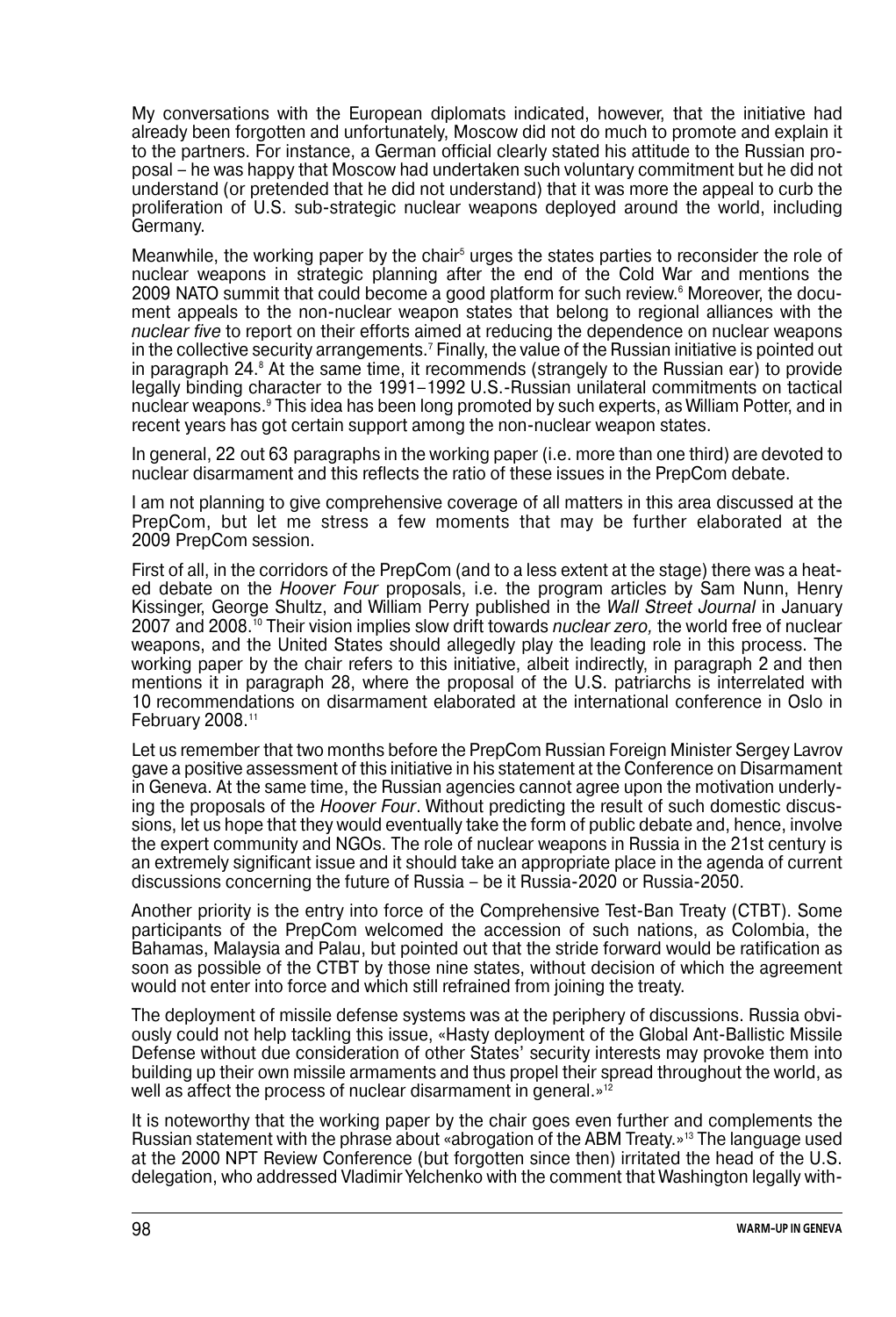drew from the ABM Treaty and did not undermine at. However, such battles around wording left indifferent most of the delegates and even the Russian officials were not willing too much to revive the argument on the ABM Treaty, as it was buried long ago.

Particular attention of the PrepCom participants was paid to the negative security assurances. In fact, the Ukrainian chairmanship contributed a lot to this discussion. For instance, Ukraine set forth the following proposal – the 2010 NPT Review Conference should insist on holding the international conference on security assurances under the UN auspices.<sup>14</sup>

While many have already forgotten the provisions of the Trilateral Statement made by the Presidents of Russia, Ukraine and the United States on January 14, 2004, which made the basis of the current Ukrainian non-nuclear status, Kyiv is still very much concerned about this document. It is a short paper – two pages of the main text and a one-page addendum. However, it has enough space to state that in exchange for Ukrainian's refusal to seek, possess and control nuclear weapons, Russia provides extensive security assurances to its neighbor. For instance, Russia reaffirms that «border changes can be made only by peaceful and consensual means,» that it will «refrain from the threat or use of force against the territorial integri ty or political independence of any state», and «refrain from economic coercion.»15

In the process of reading the Trilateral Statement today, one can only wonder what a fragile basis exists for the Ukrainian non-nuclear-weapon status. Let me remind the readers that the guarantors of the Trilateral Statement, beside Russia, are two other NPT depositaries – the United States and the U.K.

A great success of the recent PrepCom was the joint statement by the *nuclear five* – for the first time in the last eight years.

The document was prepared in painful discussions. The work was launched by the Russian del egation and every day it met additional impediments – other members of the *nuclear club*, especially the United States, could not agree with this or that paragraph. Due to American objections, the parties had to cast away the initial wording on the CTBT and confined to the promise to maintain the moratorium on nuclear tests. However, this two-page document with all the reservations is an important sign – its emergence was noted by experienced diplomats from different nations (from New Zealand to Egypt), who praised most of its wording in this or that form. Some officials in the lobby asked astonishingly how the Americans could agree to sign such a joint statement, as it contained the following phrase: «We wish to address the pro liferation challenges through Treaty-based multilateralism»;<sup>16</sup> or with respect to the Middle East, the document restated support to the 1995 NPT resolution on the region.<sup>17</sup>

Of course, a micro-scandal could not be avoided. The *nuclear five* statement argued that «the proliferation risks presented by the Iranian nuclear program continue to be a matter of ongo ing serious concern to us.»18 At the same time, a few days before senior diplomats from the United States, Great Britain, France, Russia, China and Germany had met in London to discuss the Iranian issue. After the meeting the British Secretary of State for Foreign and Commonwealth Affairs spoke about the Iranian «threat».

In the course of the PrepCom Russia reacted to this political statements arguing that the Foreign Secretary did not reflect the position of the *Iran Six* and was only entitled to make technical comments. And long linguistic (and political) battles started in the corridors of the PrepCom, as everyone was trying to defend his understanding of threats, risks and challenges.

### **PARALLEL WORLDS OF NONPROLIFERATION**

And here comes one of the key controversial issues of the PrepCom in Geneva, which is typi cal of many NPT-related events. What to do with the breach of commitments under the NPT? How to identify and fix such violations?

The Iranian issue was deliberately disguised at the 1995 NPT Review Conference. The Clinton administration then was pursuing arms-twisting policy with respect to Russia, and Moscow was doing the same with respect to Iran, as the Kremlin was thinking more about indefinite exten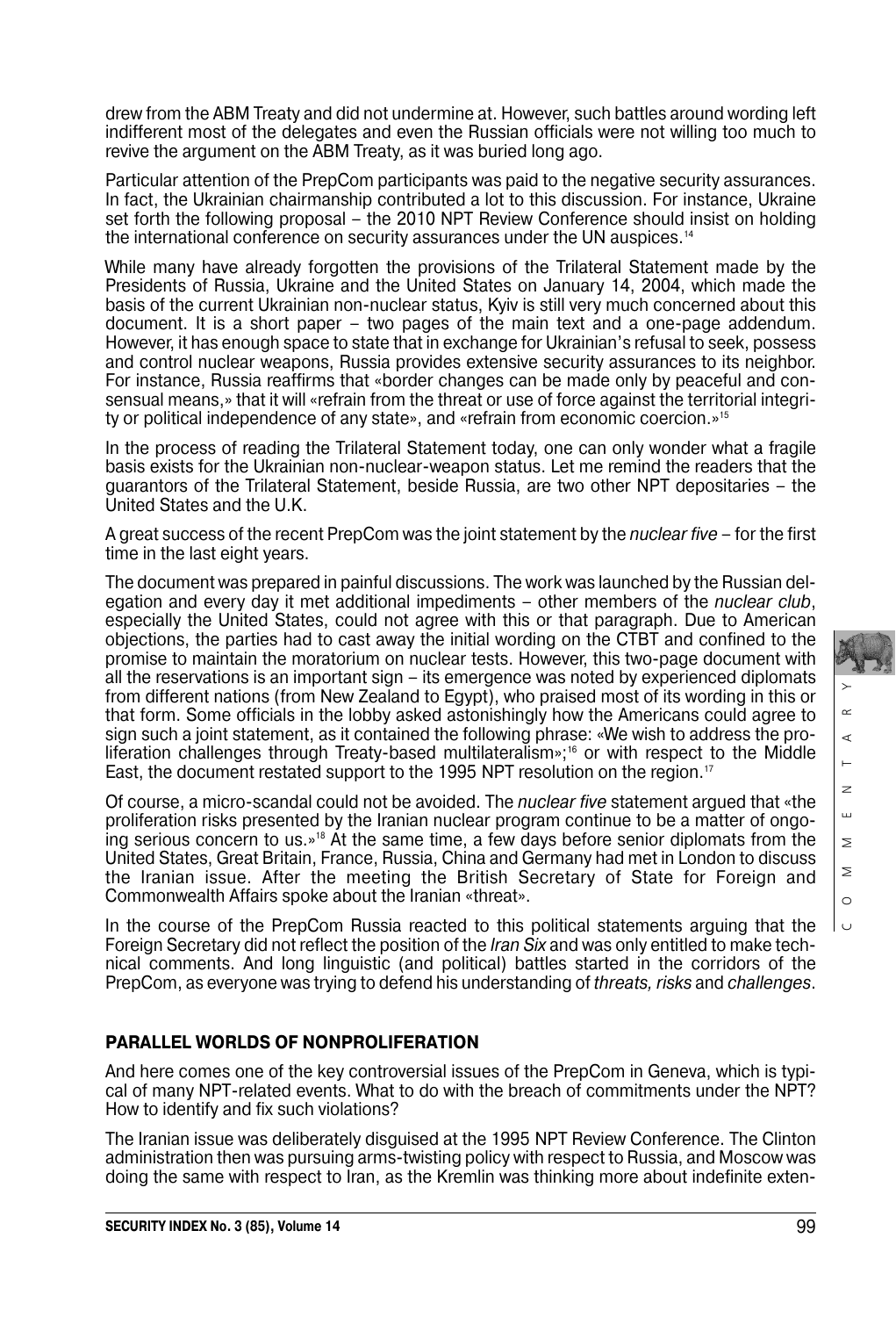sion of the treaty than of filling the Iranian nuclear program with substance. However, the issue of Iran did not disappear, on the contrary, it pops up every time – at the review conferences, at the PrepComs. It was Iran and the United States (along with Egypt) that torpedoed the 2005 Review Conference. Since then the UN Security Council have been approving one anti- Iranian resolution after another. The United States is happy that such documents are signed by Russia and China. However, nothing really changes – Iran continues to follow its credo, and the number of centrifuges and their quality are growing.

NPT delegates have got accustomed to the U.S.-Iranian stand-up fight; it is regarded as some sort of ritual already. Such clashes make the discussions at the NPT-related events livelier; they cheer up like good espresso in the Palais de Nations cafeteria, especially after a lullaby of thirty or forty official statements read by the delegations of countries that are not apparently the major nonproliferation actors.

This time Iranians woke up the conference hall again. Their offensive tactics brilliantly trained during the 2005 NPT Review Conference was used on the very first day of the PrepCom when they attacked quite pale official statement of the European Union. The Iranian delegation found a disproportion in it – the document said a lot about Iran and nothing about Israel. Then the Iranians started the all-front offensive – from accusing Australia of collaborating with the non- NPT state (i.e. Israel) and supplying it with uranium to condemning the United States and NATO for nuclear sharing (this matter had repeatedly been mentioned before by European NGOs).

Ambassador Ali Soltanieh in his long and arduous speech tried to convey the following idea – nonproliferation regimes should be strengthened and not undermined as the United States did. If the situation did not change to the better, states parties of the NPT and the Chemical Weapons Convention (CWC) might call into question their commitments and withdraw.

The Ukrainian chairman in his working paper treated Iran quite delicately and referred several times to Tehran's readiness for cooperation with the IAEA. He pointed out the need of maximizing the efforts to find diplomatic solutions in order to ensure confidence building among all states parties to the NPT.<sup>19</sup> The chairman was nearly taken apart for his stand – Dr. Ford argued that the situation with the Iranian nuclear program was characterized in softer terms than a year ago, while, in the U.S. opinion, the situation had only aggravated in the last 12 months.

And suddenly Syria appeared on the stage. It was not in the spotlights during the session and the working paper by the chairman mentions Damascus in passing, as it was not the key point of the discussion. However, Dr. Ford assumed that the Syrian ambassador owed to his Ukrainian colleague for shadowing down the issue. According to him, the working paper should have condemned Syria for violation of the NPT commitments. The United States was sure that in fall 2007 Israel bombed the nuclear reactor being constructed with the assistance of the D.P.R.K. Meanwhile, the document spoke about the need to hand this issue to the IAEA and not to make strikes.

Unlike the Iranians, the Syrian delegation at the PrepCom was not active. They did not attack, did not defend, their line was vague and sometimes it seemed that they deliberately laid them selves open to ridicule by making non-systemic and ill-thought-out harsh statements. I had an impression that Damascus feared that its dossier might be transferred to the IAEA and viola tions would be made public post factum. So the appeals of the third nations (such as South Korea) to condemn Israel and give the IAEA inspectors the opportunity of unbiased investiga tion (including alleged contacts between Syria and North Korea) were not met with enthusiasm in the ranks of Syrian diplomats. They must have been happy that the facility was destroyed and might have even cleaned the mess after the Israeli bombing, I thought.

Thus, Iran was much spoken about, Syria was mentioned and there was not a single word said about Libya.

Discussions concerning compliance with the NPT commitments make me think that there are two parallel worlds existing in the area of nonproliferation.

One world is the planet of heated debate at the rostrum, where roles have been rehearsed many times – some countries blame Iran, others blame Israel, and the third group blames North Korea. But this is not a real world, this is some virtual reality.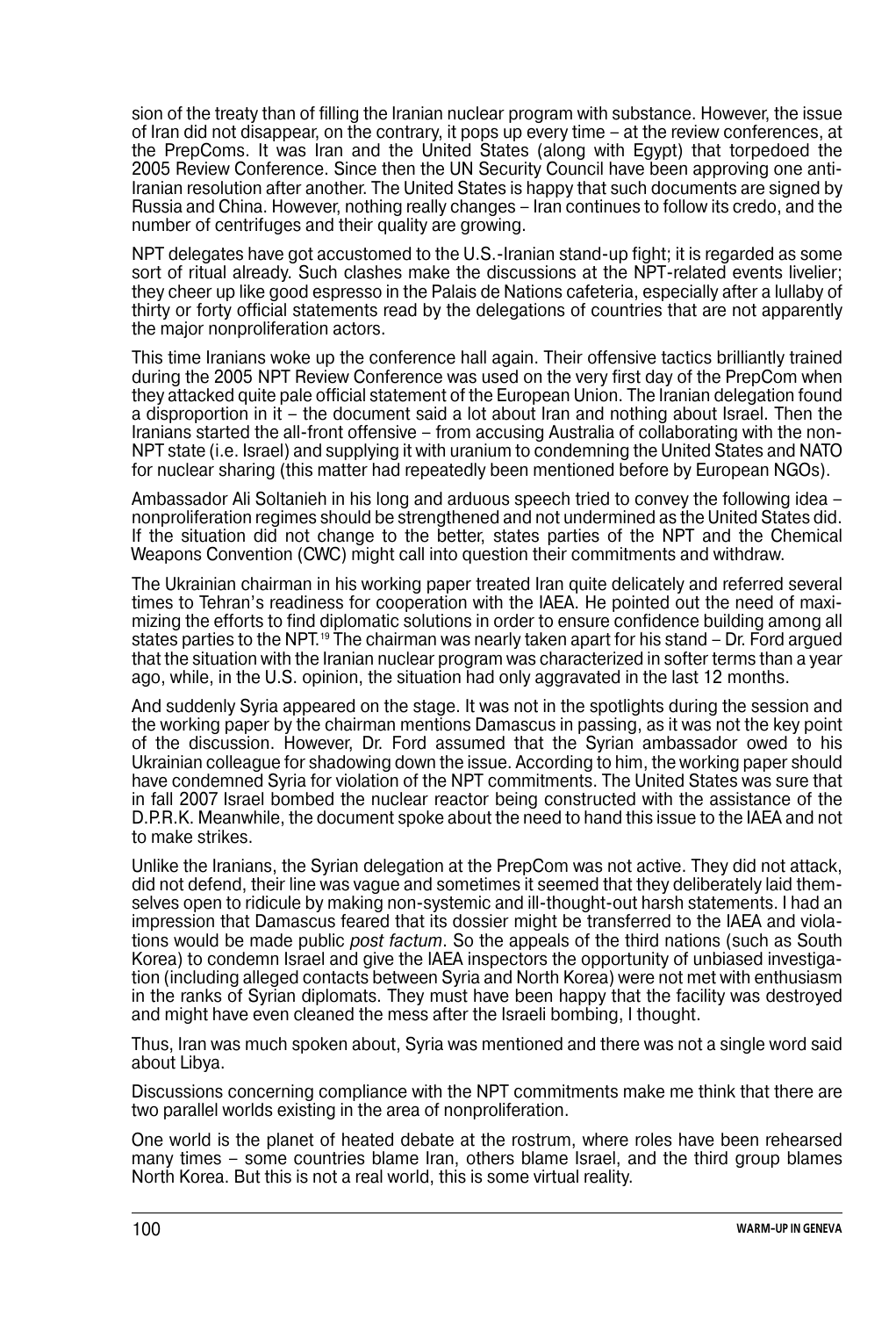The parallel world is full of *Realpolitik*. It does not require noisy discussions about new data on the Iranian nuclear program retrieved from another laptop; there is no argument whether such information is serious or just a well-fabricated disinformation. In this real world even a non-NPT state can easily hold court over its neighbor and ruin its (alleged, clandestine) nuclear facility. Even though Syria was not obliged to declare this facility before the construction was completed. So IAEA, PrepComs and all other institutions find themselves quite far away from the concrete clash around the specific nonproliferation issue.

Another story which goes beyond the PrepCom discussions is the behavior of a nuclear weapon state (the United States) when it renders assistance to a non-NPT country (Pakistan) in tightening safety and security of its nuclear arsenal. And it is clear why such things happen. As far as the Muslim world with its extensive representation at the NPT-related events is concerned, the issue of Pakistan is better not spoken about, China and the United States share this position, while India… – well, New Delhi is not present at the NPT events and does not plan to join the treaty in the foreseeable future.

The case of India is even more interesting – many have learned to neglect the fact that some nuclear suppliers (not only the United States) are on the threshold of starting large-scale nuclear cooperation with India. These issues are discussed in the corridors of the PrepCom, where, frankly speaking, there are many lobbyists of nuclear cooperation with India, as well as many proponents of moratorium on such collaboration. But the PrepCom documents are so round in nature that they use the standard formula about the importance of universal accession to the NPT. Life goes on, and the NPT debates exist in their comfortable parallel vacuum. It is much more convenient for the delegates to argue on traditional topics that are talked about for years. So when in one corner of hall someone shouts «Israel!», another corner echoes – «Iran!»

# **LIFE IN THE ERA OF** *RENAISSANCE*

The Ukrainian chairman and, hence, inevitable associations with Chernobyl did not prevent the PrepCom participants from stating that Article IV of the NPT (peaceful nuclear energy uses) was still topical. After all, the international community is facing a *nuclear renaissance*.

In the course of the PrepCom debate it turned out that many delegations already agree with this concept. So the issues of non-discriminatory access to nuclear energy development and prevention of diversion were at the top of the list.

As the chairman notes, «In view of climate change and the growing demand for nuclear ener gy and sustainable development, a call was also made to fully ensure the free, unimpeded and non-discriminatory transfer of nuclear technology for peaceful purposes. The proliferation risks associated with the growing global energy demand were noted.»<sup>20</sup>

It may be curious to analyze the Russian position on this matter, since the statement of the Russian delegation opened with peaceful nuclear energy uses, leaving behind two other NPT pillars. Such inversion spoke for itself.

«We can see today that countries are increasingly interested in developing nuclear energy as a reliable resource ensuring their energy security. This is a natural process. It gives ample oppor tunities for international cooperation. First of all those should be taken to supply countries devel oping their own atomic energy with nuclear fuel in a reliable and assured manner. One way is that every country can establish its own facilities to enrich uranium, produce fuel and further reprocess it. Yet, it is a very complicated process not only in terms of funds, but also in terms of intellectual, scientific, physical and technical resources. Is moving along this path justified when the world market is capable of meeting both current and future needs in this area? It is unlikely so. Moreover, such an option would delay for many years implementation of national atomic energy projects given the time needed to build such facilities. It would be appropriate to remind here the opinion voiced by Mohamed ElBaradei, Director General of the IAEA, that there are no reasons at the moment to build new facilities for uranium enrichment or irradiated nuclear fuel processing.»<sup>21</sup>

Here one has to note that Russia is against the development of uranium enrichment plants or spent fuel reprocessing in those countries that only start their nuclear path and do not have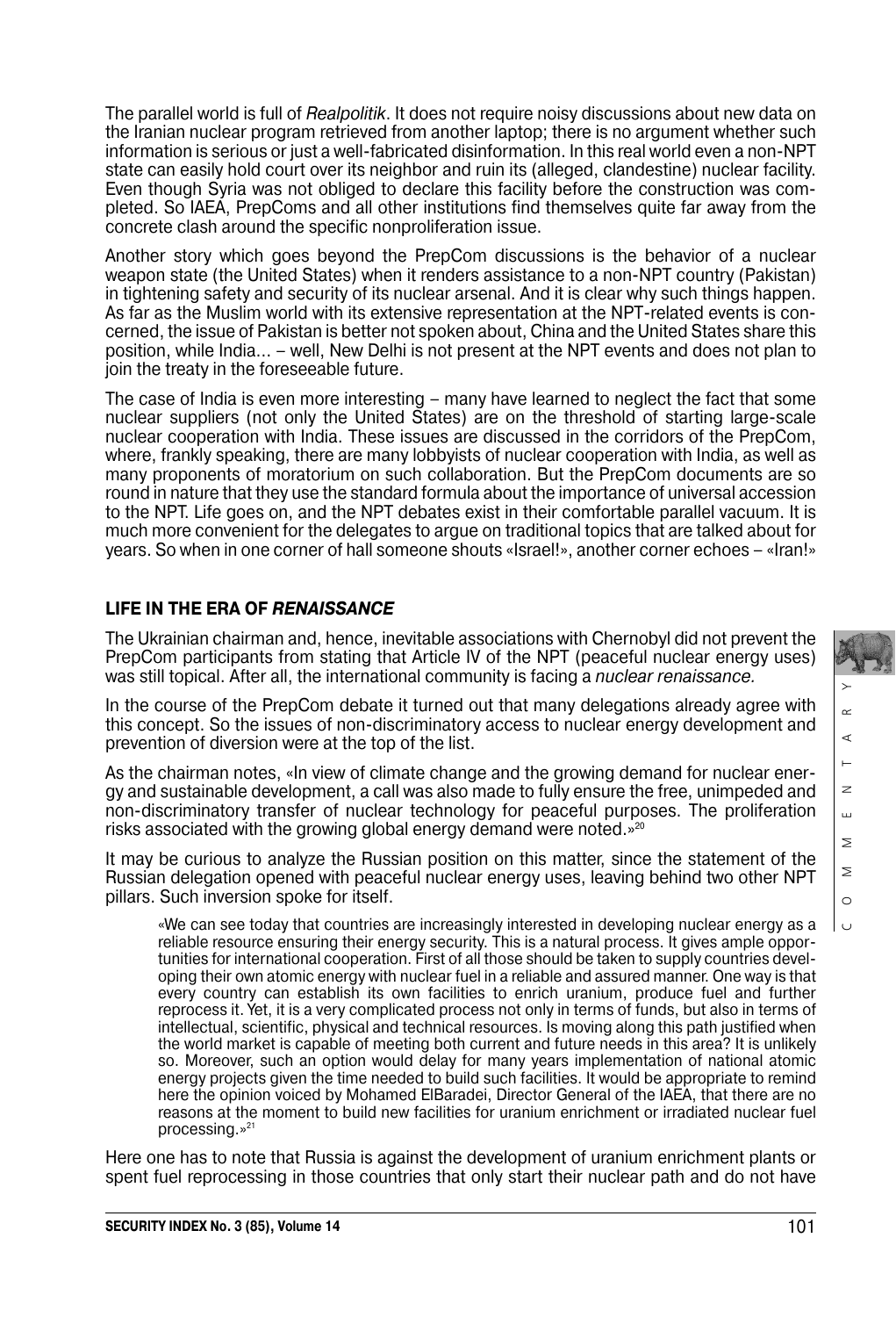such facilities. This logic implies that the Russian support in constructing the uranium enrichment plant in China is not a problem in this context.

Russia knows well that the primary argument in response to such initiatives is that a country cannot be dependent on the market situation or political will of other states. «These are legiti mate fears,» said Anatoly Antonov. «We think they can be allayed on the basis of multilateral approaches to the nuclear fuel cycle, intended to provide an economically reasonable and fea sible alternative to establishing all its elements at a national level.»<sup>22</sup> And Russia points out that «we do not question the unalienable right of the Parties to the NPT to develop research, pro duction and uses of nuclear energy for peaceful purposes. It is up to each country to decide on its own how to exercise this sovereign right.»<sup>23</sup>

Speaking at the PrepCom, Anatoly Antonov reminded of the Russian initiative concerning the development of global nuclear energy infrastructure and establishment of international centers that would provide nuclear fuel cycle services. As the first step in this direction, Russia set up the International Uranium Enrichment Center (IUEC) in Angarsk.

Despite substantial efforts undertaken by the Russian delegation to promote Angarsk in Geneva, including special briefing, most of the participants argued in the lobby that the concept of IUEC was rather vague. So the Russian side will have to work hard to make the IUEC plans more transparent and attractive to other NPT states parties. My colleague Anton Khlopkov in his article in this issue of the journal asks whether the initiative may be interesting for Iran.<sup>24</sup> I would like to get the answer from the Iranian colleagues. At the PrepCom session they kept silence, in the corridors they were skeptical – perhaps it is time they clarified their position in an article for the Security Index journal, isn't it?

«Russia has proposed to stockpile low-enriched uranium in the Center under the IAEA man agement. Materials from this stockpile are to be supplied to third countries by the decision of the Agency if they are denied fuel for political reasons. Any country honoring its nonproliferation obligations can take advantage of this guaranteed stockpile,» maintained Amb. Antonov.<sup>25</sup>

The working paper by the chairman points out that many delegations backed the multilateral approach towards nuclear fuel cycle or, at least, welcomed the discussion on this matter.<sup>26</sup> At the same time, there is still a lot of reluctance in responding to specific proposals – be it the IUEC or the fuel bank – on the part of the states that are or will be directly affected by these issues in the near future. They ignore such initiatives instead of adhering to them. It is note worthy that the Gulf states, which demonstrate in public their interest in developing nuclear energy capabilities, were not at all visible at the PrepCom session.

### **ARTICLE X – ETERNITY IN DISCUSSION**

Yes, yes, as in 1995, Article X was again in the focus of everyone's attention. And there is no doubt that it will be the matter of serious discussion at the 2010 NPT Review Conference.

In the mid-1990s the major issue was paragraph 2 of the article, i.e. extension of the treaty. These days this paragraph is an atavism and, logically speaking, should be eradicated, since the parties agreed to the indefinite extension of the NPT.

However, there is paragraph 1 which is devoted to the right of withdrawal from the treaty. So far this right was applied only once by North Korea (and the country still wanders around the idea of quiet return to the NPT, so even the PrepCom materials mention three initial non-NPT coun tries and the D.P.R.K in separate groups).

Will there be other precedents? Whatever the answer to such hypothetical question is, it is clear that the NPT authors were not quite scrupulous in composing this article. The state has the right to leave the treaty, already possessing a long track record of its violations. Such situation is hardly fair and does not contribute much to international security.

Nobody suggested rewriting Article X at the PrepCom. What are other options then?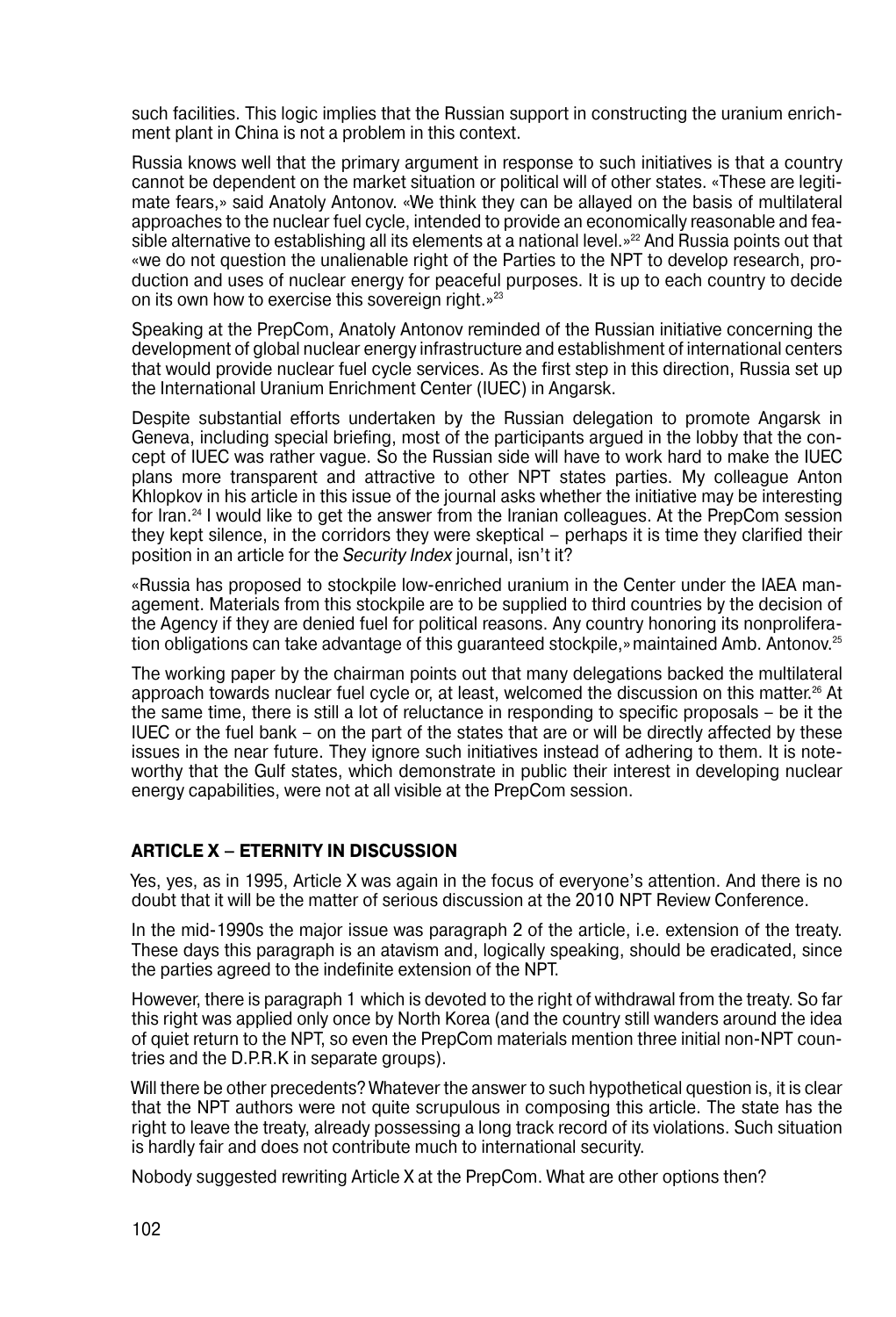Scenario 1: yes, the withdrawal from the treaty is a sovereign right but it cannot be carried out legitimately if the state breaches the NPT; so it becomes possible only after investigation of the IAEA and the international community (the EU, the United States, Australia, Canada).

Scenario 2: this matter should be discussed at the extraordinary meeting of the NPT states parties (Indonesia).

Scenario 3: such state should get rid of its sensitive technologies and materials before with drawing from the NPT (Japan).

It is clear that such options may complement each other. And it is obvious that the issue is raw, the discussion has just started. It is noteworthy that taking into account the potential extraordinary meeting of the NPT states parties, some countries propose to strengthen further the bureaucratic component and form some sort of permanent secretariat or office – in Vienna, or under the IAEA aegis.<sup>27</sup> Perhaps, for some prominent diplomats it's time to return to their capitals from Vienna or even retire, so such secretariat could be a good opportunity for them to stay in pretty Austria.

In 1995 it was decided to strengthen the NPT review mechanism – the proposal was set forth by South Africa, lobbied and supported by many others. The PrepCom session in Geneva (nine days) and the next PrepCom in New York (10 days) must be strengthening the NPT review mechanism, but even more they help the diplomats to plan nice spring holidays. What is the real efficiency of such extended PrepComs? It will become clear only in spring 2010.

The PrepCom in Geneva, which was held on the 40th anniversary of the NPT, was not disappointing, but was not sensational either. Anyway nobody expected breakthrough, so no news is good news in this case.

The question that was not mentioned at the rostrum was broadly discussed with the cup of espresso in the Palais des Nations cafeteria. Who will win the U.S. elections – Obama or McCain? It would be risky to use the black and white picture with respect to the NPT-related talks, but most of the participants agreed informally that for the sake of the NPT, McCain rep resents the evil, while Obama is the virtue. The latter means open approach towards multilateral diplomacy, revival of the Conference on Disarmament, slow progress of the Hoover Four initiative, a sign for the U.S. Senate to ratify the CTBT and its potential entry into force in the foreseeable future, and finally, the solution to the Iranian issue without use of force or further pressure. But when the delegates were trying to evaluate the chances of two candidates and made their bets, Obama was not always the favorite participant of the race.

The diplomats were sure of one thing – next spring in New York it will 100 percent clear who won and who lost in that betting. So far they preferred time out and regarded the PrepCom in Geneva as some warm-up exercise. Real battles are one or two years ahead…

#### **Notes**

<sup>1</sup> The second session of the Preparatory Committee for the 2010 NPT Review Conference took place in Geneva on April 28–May 9, 2008. It took nine working days.

<sup>2</sup> Statement by H.E. Ambassador Anatoly Antonov, Head of the Delegation of the Russian Federation at the Second Session of the Preparatory Committee for the 2010 Review Conference of the Parties to the Treaty on the Non-Proliferation of Nuclear Weapons, Geneva, April 28, 2008, p.5.

 $^{\circ}$  Ibid., pp.5-6.

<sup>4</sup> Ibid., p.7

 $^{\circ}$  The document by the chair is a factual summary of the discussions. However, it is not an official document of the PrepCom, since such summary was objected by a few delegations. For instance, Iran and the United States made public criticism of the document. Some other delegations also voiced their concerns, even though many greeted Ambassador Yelchenko for accomplishing a difficult task – summarizing so many various positions of the states, including some erroneous but declared positions, which, hence, could not but be integrated in the working paper.

COMMENTARY

 $\geq$  $\overline{1}$  $\geq$ Σ  $\circ$ 

 $\approx$ ∢